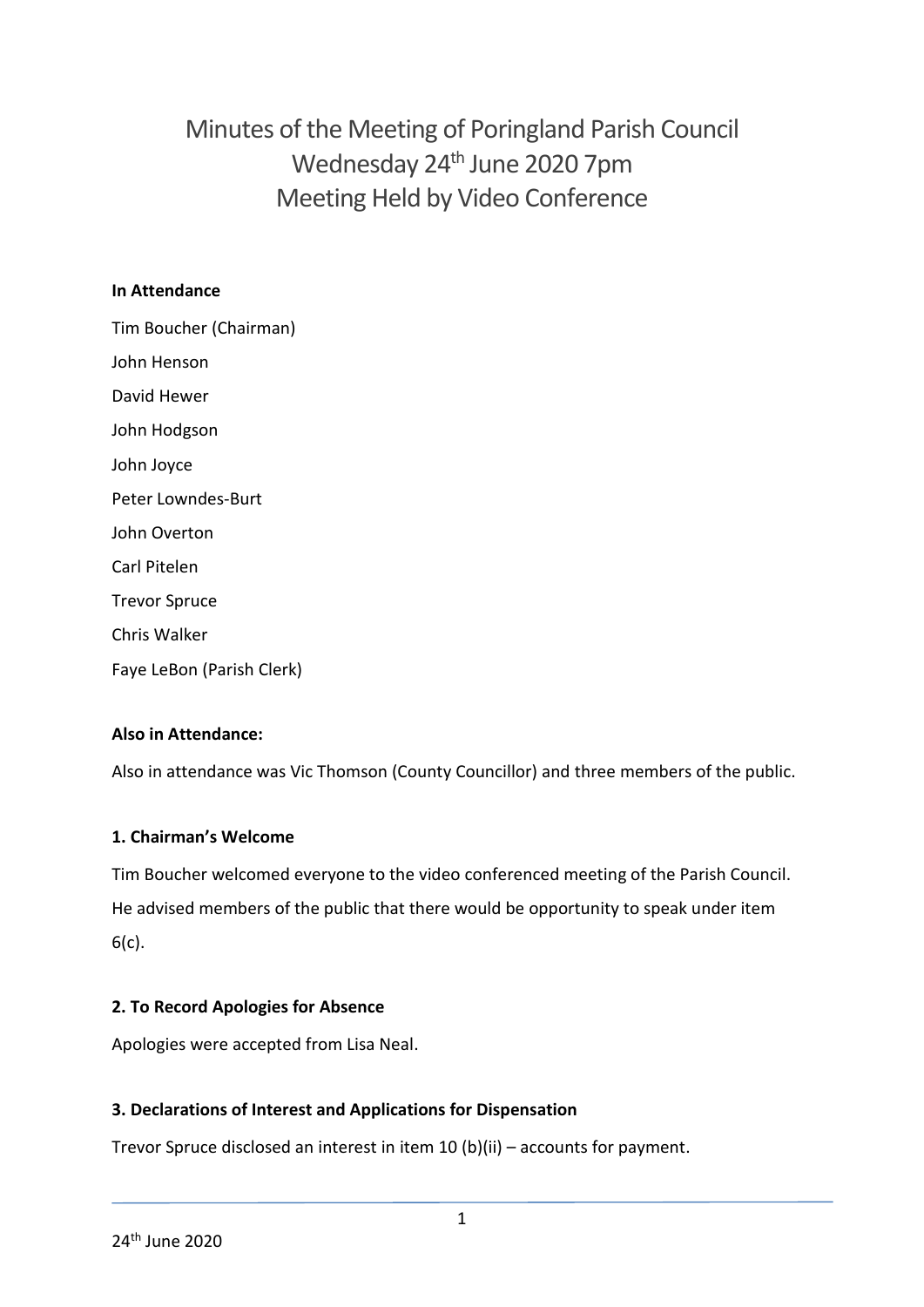### **4. To Agree Minutes of the Meeting Held on 27th May 2020**

Subject to the amendment of typographical errors, the minutes of the meeting held on 27<sup>th</sup> May 2020 were agreed after a proposal by David Hewer and a second by John Henson.

### **5.Matters Arising from the Minutes of 27th May, Including Clerk's Report**

#### Funding for Permissive Pathways at High Ash Farm

The letter about the risk to permissive rights of way as a result of withdrawal of government funding has been sent to Richard Bacon MP. Mr Bacon's Parliamentary Assistant has advised that the concerns have been raised to DEFRA and a response is awaited from them. It is unlikely to be treated as a priority by government at present, and will be chased when Covid-19 restrictions have been lifted. However, the ongoing situation shows how valued both public and permissive rights of way are. **ONGOING**

### Police Shed

The extension to the shed has been completed. All that remains to be completed is to relocate the cycle racks. **ONGOING**

#### Telephone Box

Men's Shed is now in possession of all the relevant materials for the refurbishment of the telephone box and this will progress when Covid-19 restrictions are lifted. Planning permission has been granted for the works by South Norfolk Council. John Hodgson is in possession of all the defibrillator equipment. **ONGOING**

#### Cyber Security

The purchase of the poringland-pc.gov.uk domain name is now complete and the new email addresses should all be set up and active. Three more email addresses have been arranged to regularise the emails of the community centre staff, as part of the Parish Council. These will be set up when convenient. **ONGOING**

### A146/B1332 Stacking Survey

The survey is now ready to launch, but has been delayed in light of the Covid-19 crisis. There will no significant traffic to measure at present, and the Parish Council risks being seen as insensitive with greater issues to address. The survey can be left in abeyance until a better time for release. **ONGOING**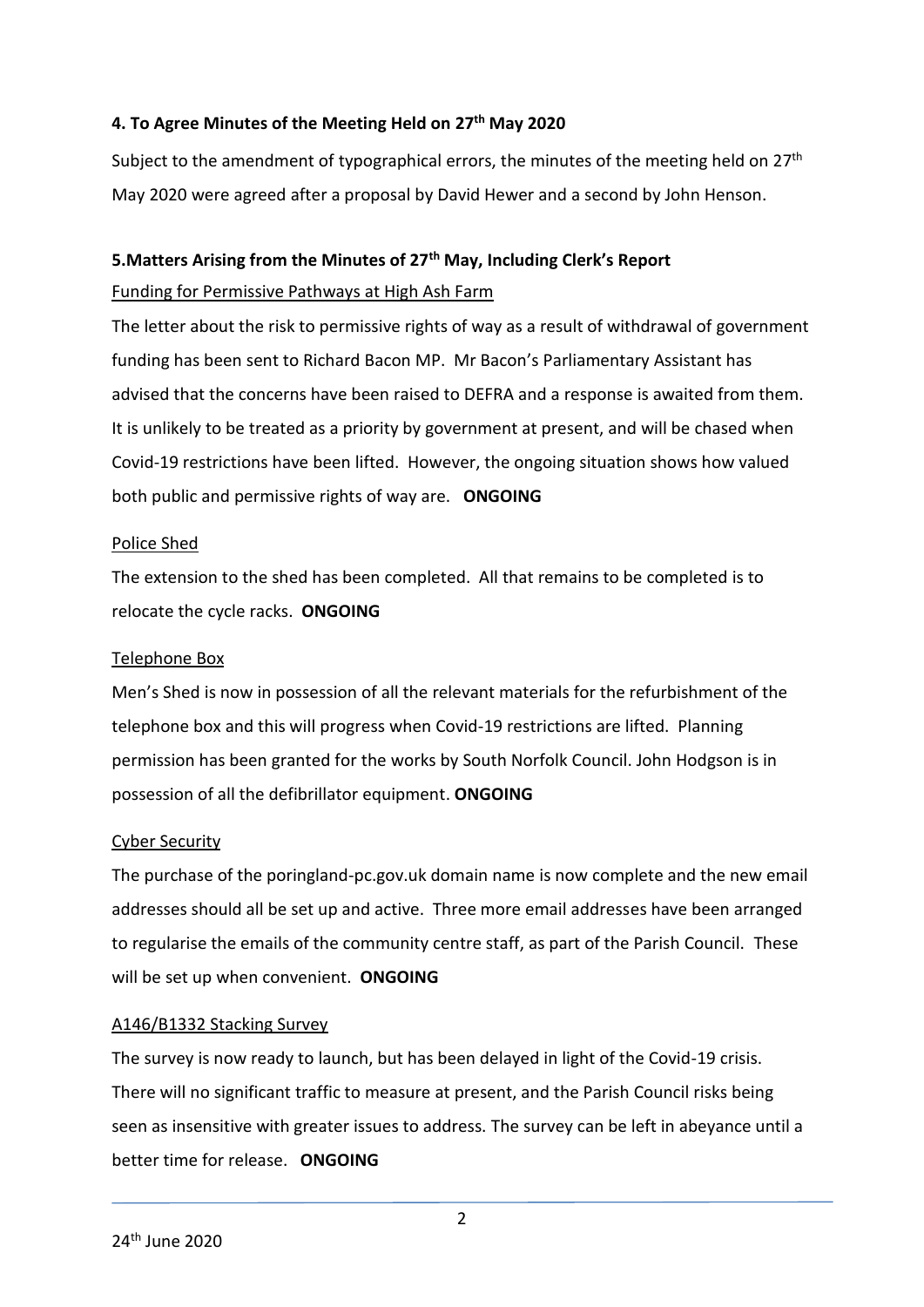### Annual Accounts

The annual accounts have been passed to the Internal Auditor for review. The internal auditor has been delayed in their review, so the statutory extension of deadline for agreement by the Parish Council of 31st July will be utilised. **ONGOING**

### Men's Shed

The Fields In Trust legal team will not support a Men's Shed on the Playing Field, however, they have provided guidance as to what activities the Men's Shed could provide that would be supported. These have been sent to Men's Shed for consideration. Such items would include the provision for repair of the playground equipment. **ONGOING**

### Distribution of Covid-19 Flyer

The Distribution Company has provided GPS maps of the distribution and advised that they will not deliver to 'no cold calling' addresses or 'no junk mail' addresses. These need to be analysed, but it is recommended to use an alternative company in the future.

### Community Woodland / Lagoon.

The Parish Council's solicitor is in the process of undertaking the relevant searches to ensure that the Parish Council's interests are protected. When these have been completed to satisfaction, then the transfer document can be passed to the Parish Council for signing.

#### Bar Stock.

Close dated bar stock that will not be sold has been sent to the food bank.

#### Assets of Community Value

The applications for these have been completed. The plans just need to be attached and sent to South Norfolk Council.

### Parish Boundary / Village Entrance Signs

Details of the parish boundary have been provided to the county councillor for consideration when the village gateway signs are reinstalled.

The report on the change of signage on the Trowse bypass will be raised by the county councillor.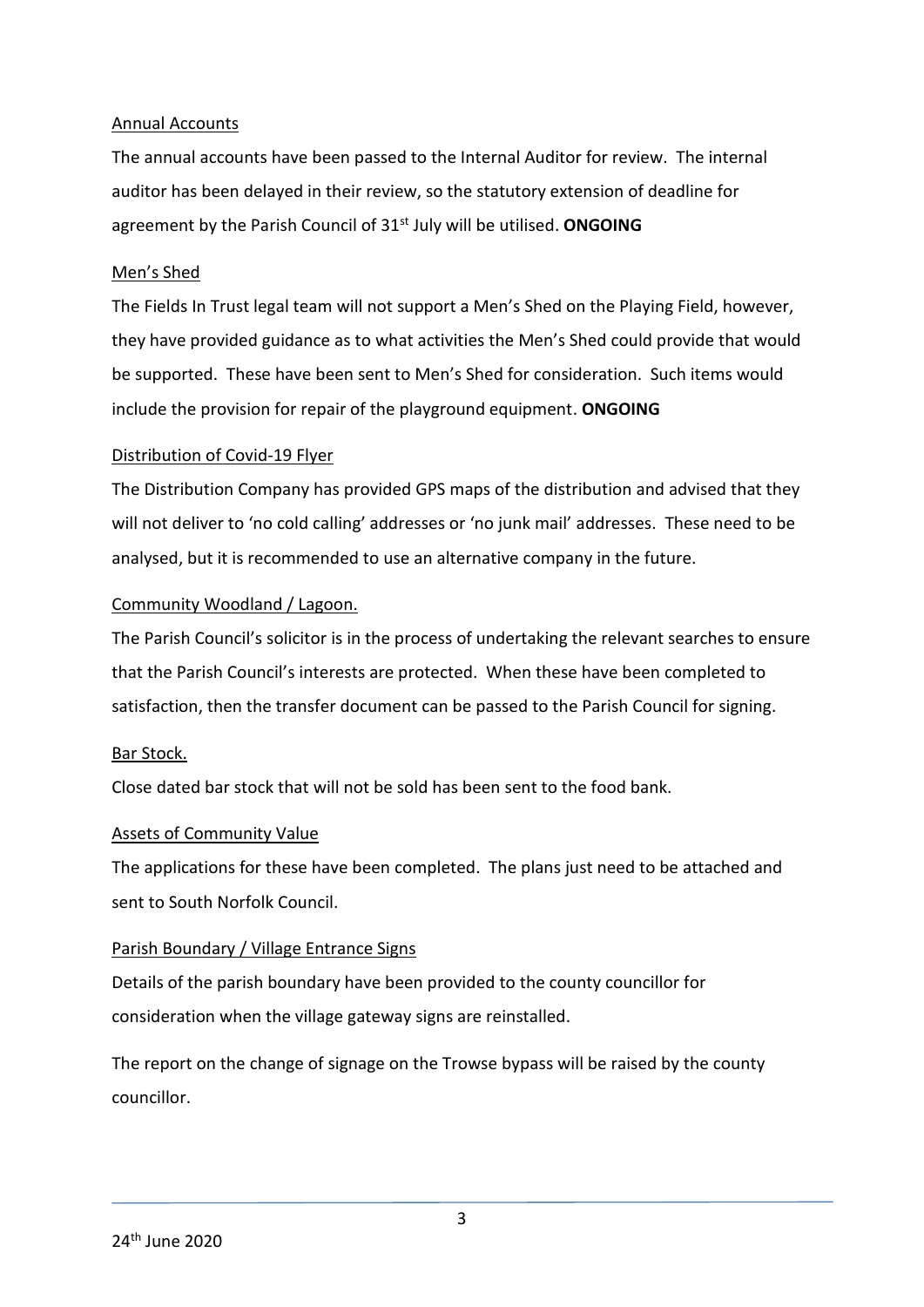# **6. Adjournment for Public Participation, District and County Councillors, and Councillors with any Pecuniary Interests**

It was agreed that standing orders should be suspended.

### a) District Council Report

Cllr Spruce reported that the police are aware of the anti-social behaviour in the village and are doing regular patrols of problematic areas.

### b) County Council Report

Cllr Thomson had sent a comprehensive report and updates to the Parish Council.

Whilst adult social care and children's social care were still very active during the pandemic, there will be a project to emphasise economic recovery.

Norfolk is the trial county for the government's test and trace programme.

The Public Health Act already provides local authorities with the power to take action locally should outbreaks of the virus occur (eg: closing factories).

Towns and parishes have been sent a letter regarding information on the 2021/2022 Parish Partnership Scheme.

Norwich City Council is no longer the highway authority for Norwich, this is now Norfolk County Council.

People with bus passes can still travel for free but only after 9.30am. Masks should be worn on all public transport. A query was raised about people removing masks once they have entered the bus. Cllr Thomson advised that the bus companies, as the commercial business, should be enforcing these regulations.

After a query about the new road lane signage on the Trowse bypass, Cllr Thomson advised that the lane signage will remain, but he has arranged for extra signage to be installed closer to the B1332 to advise of the lane priorities.

After a query about where the village entrance signs will be installed to the north of the village, Cllr Thomson advised that this will be as per the plan agreed at the planning application stage for the Milestones development.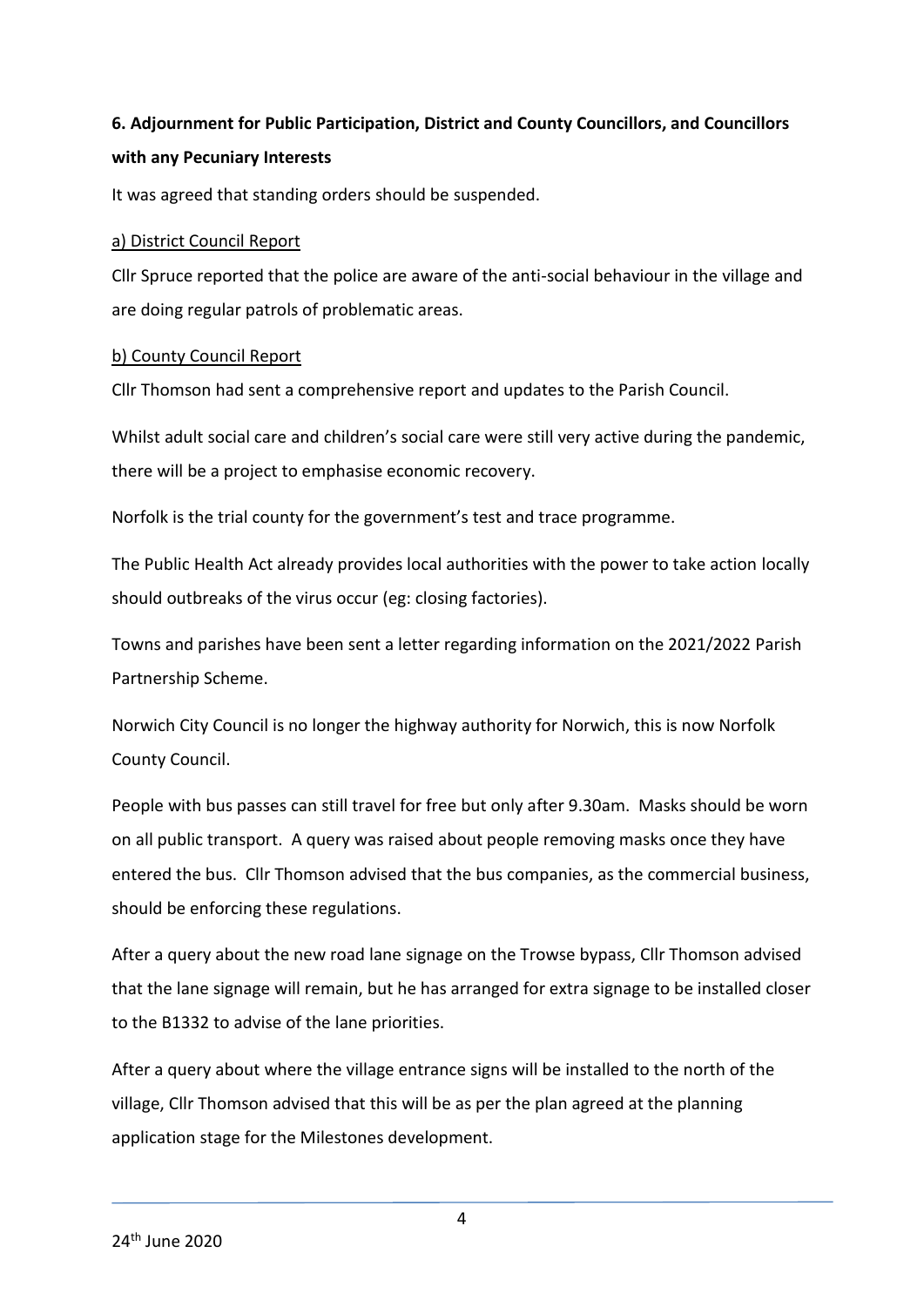Cllr Thomson will be attending a footpaths meeting in July. The Clerk is to send him the letter send to Richard Bacon MP about the funding for permissive pathways being withdrawn.

He is also in the process of getting accidents records for the B1332. John Henson explained why it would not be feasible to make the B1332 a 20mph zone. The challenge for the B1332 is to make it safer but still manage the flow of traffic. Tim Boucher advised that village gateway signs were previously considered for the southern end of the village, but this did not go ahead.

Discussions occurred about the increase in speeding generally around the county. It was agreed to move the SAM sign to Stoke Road, after complaints about speeding in this area.

### *Vic Thomson Left the Meeting*

## c) Public Participation

Members of the public were in attendance for council to consider options for 'Penelope the Python' that children had created in the Community Woodland. This is to be discussed under item 8 (a).

*Standing orders were reinstated.* 

### **7. Planning**

# a. To Consider Applications Received

*i. 2020/0966 – 2 Romany Walk– Erection of first floor rear extension. Part demolition of existing garage/covered area and erection of attached flat roof garage* Carl Pitelen presented this application. Concerns were raised that the apple tree had already been removed, however this was unlikely to have a tree preservation order on it. He proposed that the council make no comment on this application, seconded by Chris Walker and carried.

*The following planning applications were presented as they could not be deferred to the next meeting.*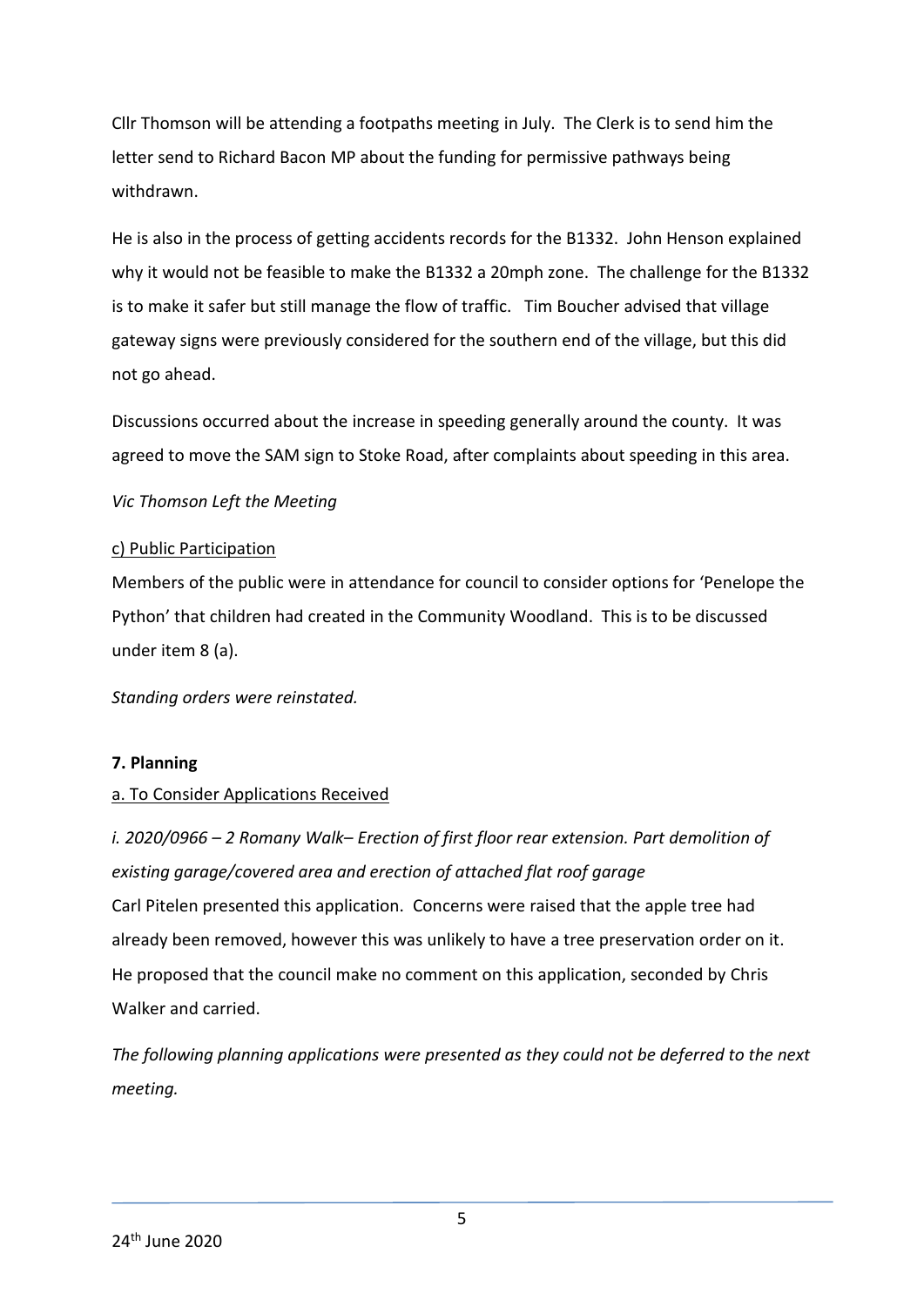*ii. 2020/1042 – 11 St Andrews Close – Two storey side and single story rear extensions.* Trevor Spruce presented this application. The application details the joining of the extension to the neighbour's garage, but agreement has been obtained from the neighbour to do so. It will restrict access to the rear of the property, but will not change the street scene.

Trevor Spruce proposed that the Parish Council make no comment on this application and allow South Norfolk Council to make the decision regarding the party wall. Seconded by Peter Lowndes-Burt and carried on a majority vote with one abstention.

*ii. 2020/1058 – 4 Sunnyside Avenue – Demolition of existing timber structure and erection of new ground floor extensions with first floor bedroom accommodation under new pitched roof.*

John Hodgson presented this application. He noted that this was a large change to the property, but an improvement. He proposed that the Parish Council should make no comment on this application, seconded by Chris Walker and carried.

### b. To Note Planning Decisions

The following decisions were noted:

i)  $2019/2204 - 35$  The Street – Details of condition 7 of  $2017/2006$  - (7) drainage layout and details. – **APPROVAL OF DETAILS**

ii) 2019/2498 – Land West of 6 Caistor Lane – Proposed Dwelling – **APPROVAL WITH CONDITIONS**

### **8. Correspondence and Consultations**

### a) To Consider Permanent Location for 'Penelope the Python'

Trevor Spruce had measured the artwork on 23th June and it had measured 32m. It would be impractical to attach it to a wall, but it would be feasible to secure it to the Devlin Drive play area with a plaque on the wall.

Tim Boucher noted that some stones were painted with water based paint which has since washed off. It was advised that the Scouts have offered to varnish the stones to help protect them.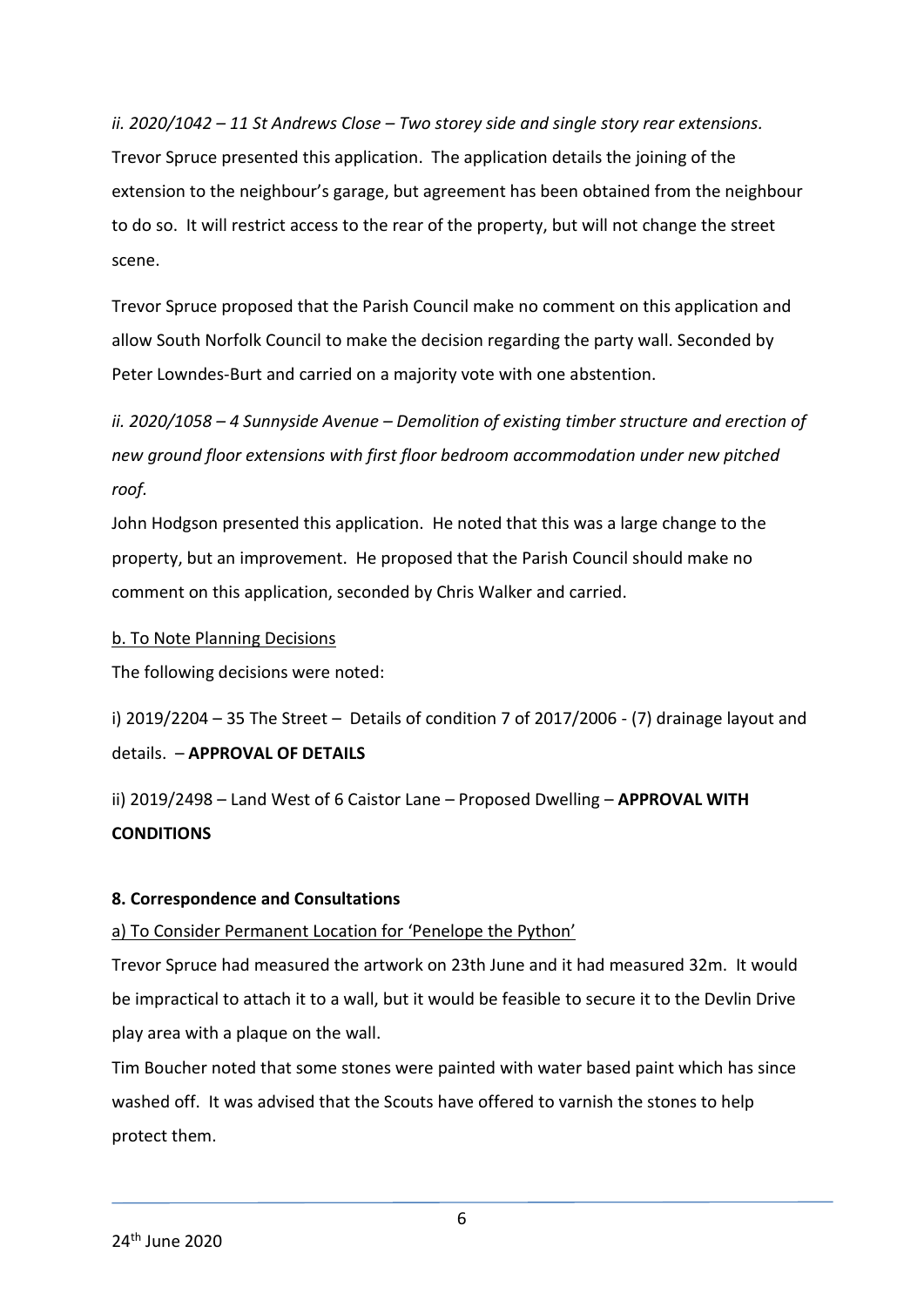John Joyce raised reservations about the permanency of gluing the stones into place and suggested taking pictures and putting signage up in the woodland.

David Hewer felt that if the artwork were to grow further, then it should remain in the woodland.

Further consultation with the members of the public found no strength of feeling as to whether the structure should be moved or remain in its current location.

It was agreed that the structure should remain in its current location and ask the Scouts if they could varnish each stone (varnish to be provided by the Parish Council). Signage can then be installed to explain the story.

### b) To Consider Tree Planting for 30<sup>th</sup> Anniversary of the Tree Warden Scheme

The Clerk presented a proposal from the Tree Warden regarding commemorating the 30<sup>th</sup> Anniversary of the Tree Warden Scheme. After a proposal from Trevor Spruce and a second from David Hewer, it was agreed that the Parish Council should purchase a tree and a commemorative plaque. Delegated authority for the type of tree and the site should be given to the Tree Warden and the Clerk.

#### c) To Consider Installation of Chet B-Line Panel

A request was presented to the Parish Council from The Chet Valley B-Line, requesting that a panel explaining the project be installed close to the source of the Chet. Trevor Spruce presented the panel to the meeting. It was agreed that, as a semi-permanent location, this should be installed close to the lagoon. It can be moved closer to the source of the Chet when the Parish Council takes on the Community Land Project land.

### d) To Receive Notification of Resurfacing Works on B1332

Correspondence for resurfacing works along the B1332 was noted as follows:

150m south of Shotesham Road to Rectory Lane – Saturday 25<sup>th</sup> to Sunday 26<sup>th</sup> July (7am – 7pm)

Rectory Lane to Springfields Roundabout –  $27<sup>th</sup>$  to  $31<sup>st</sup>$  July. Monday to Friday (9am – 4pm).

Springfields to Stoke Road – 3<sup>rd</sup> to 11<sup>th</sup> August. Monday to Friday (9am – 4pm).

Stoke Road to The Ramblers –  $12^{th}$  –  $28^{th}$  August. Monday to Friday (9am – 4pm).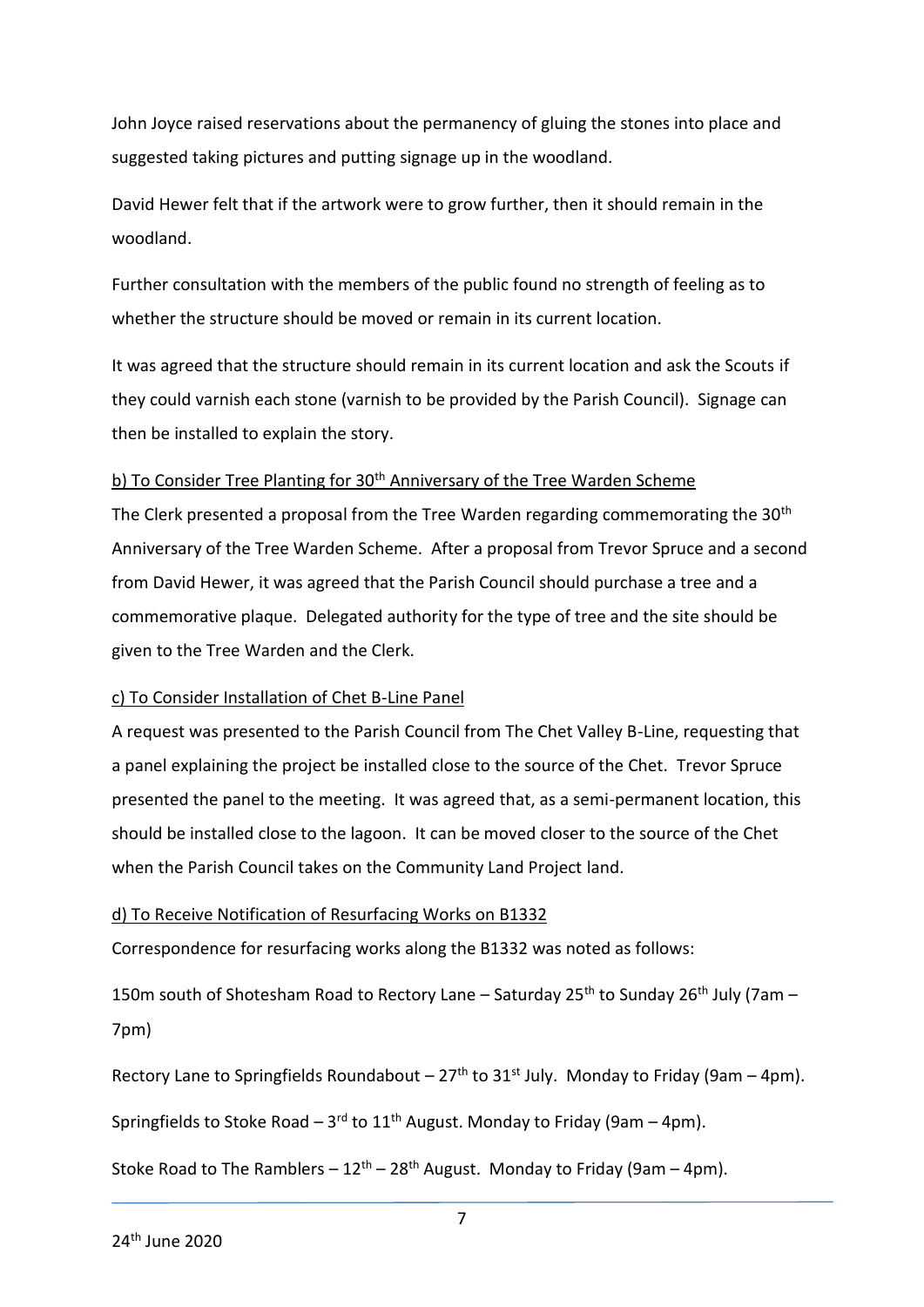The B1332 will be closed during these periods and a diversion put in place.

## e) To Review Locations of Dog Bins

This item had been added to the agenda after a request for a dog bin on the junction of Carr Lane and The Street. Concerns were raised that the Parish Council was being reactive to complaints and the installation of dog bins would not stop irresponsible dog ownership.

It was noted that a dog bin was missing from the Parish Council's plan. The Clerk is to rectify this.

It was agreed that the Parish Council should install a dog bin on the junction of Carr Lane and The Street, and that subject should be put on the agenda for the next Strategic Working Group for a dog bin location strategy.

## f) To Consider Consultation for New Councillor Code of Conduct

The Clerk explained that the Local Government Association was consulting over a new code of conduct for councillors. Concerns were raised over the power apparently transferring from the District Council to the Parish Council and how feasible this would be. It was agreed not to respond to the consultation.

# g)To Consider Appointment of Councillor(s) Responsible for Social Wellbeing and a Councillor for Climate Projects

Norfolk ALC has requested that each council provides a champion(s) for each of their wellbeing projects. This would be for social wellbeing and for climate and environmental wellbeing. It was agreed that Trevor Spruce and John Hodgson should represent the council on social wellbeing projects and Peter Lowndes-Burt and Chris Walker should represent the council for climate and environmental wellbeing projects.

# h) To Agree Annual Report

It was agreed that Tim Boucher and John Joyce should review the Annual Report. The Clerk is to source an alternative distribution company. The Annual Report should be sent out as soon as possible.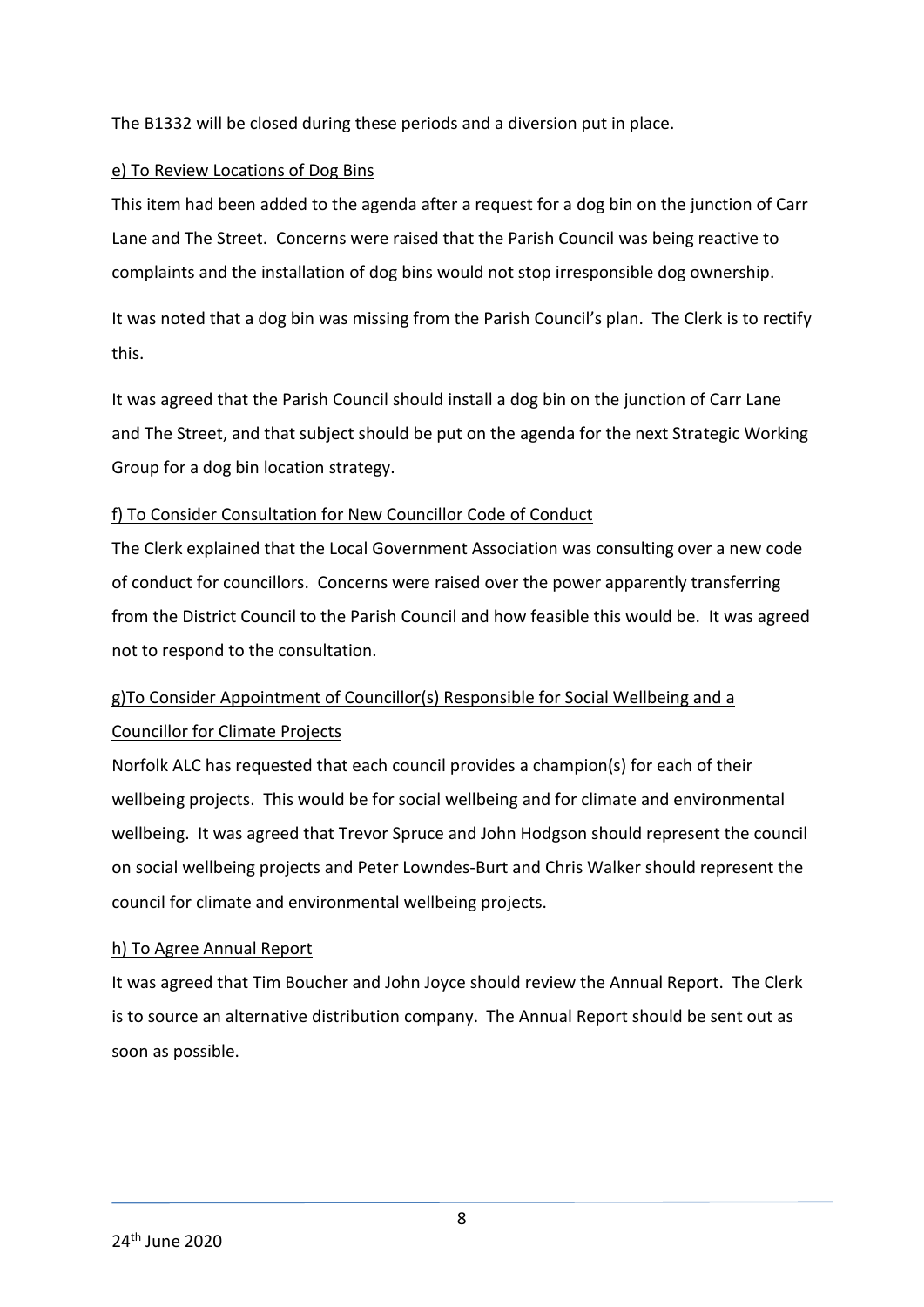## i) To Consider Clerk's Attendance on 'A Good Appraisal' Course

The Clerk advised that she was due to attend this course in March, but it was cancelled due to Covid-19. The new course will be online at a cost of £25. It was agreed that the Clerk should attend on 30<sup>th</sup> June.

### j) To Receive Information on Parish Partnership Scheme 2021/2022

The correspondence from Norfolk County Council was distributed to councillors. Councillors were asked to consider schemes for further discussion.

## **9. To Receive Parish Council Update on Covid-19 Crisis**

All community centre scheduled hire has been cancelled until  $5<sup>th</sup>$  July. The community centre reopening plan is to be discussed under item 11b.

The play areas remain closed under prevailing government guidance.

The Parish Council is not eligible to apply for the Local Discretionary Support Grant due to being a precepting authority. South Norfolk Council is being pressed about distribution of government funding to lower tier councils, as detailed in the letter of 30<sup>th</sup> April from the Secretary of State for Housing, Communities and Local Government.

The Parish Council remains in possession of 35 Active at Home packs, which can be distributed to those vulnerable people who cannot leave the house to exercise. They are particularly designed for those who do not have access to the internet.

### **10. Finance**

# a) To Receive Receipts, Payments and Bank Reconciliation for May 2020 The receipts, payments and bank reconciliation for May 2020 were noted by council.

### b) Accounts for Payment

# *i) To Agree Accounts for Payment*

Chris Walker proposed that the following accounts for payment be accepted, seconded by John Hodgson and carried.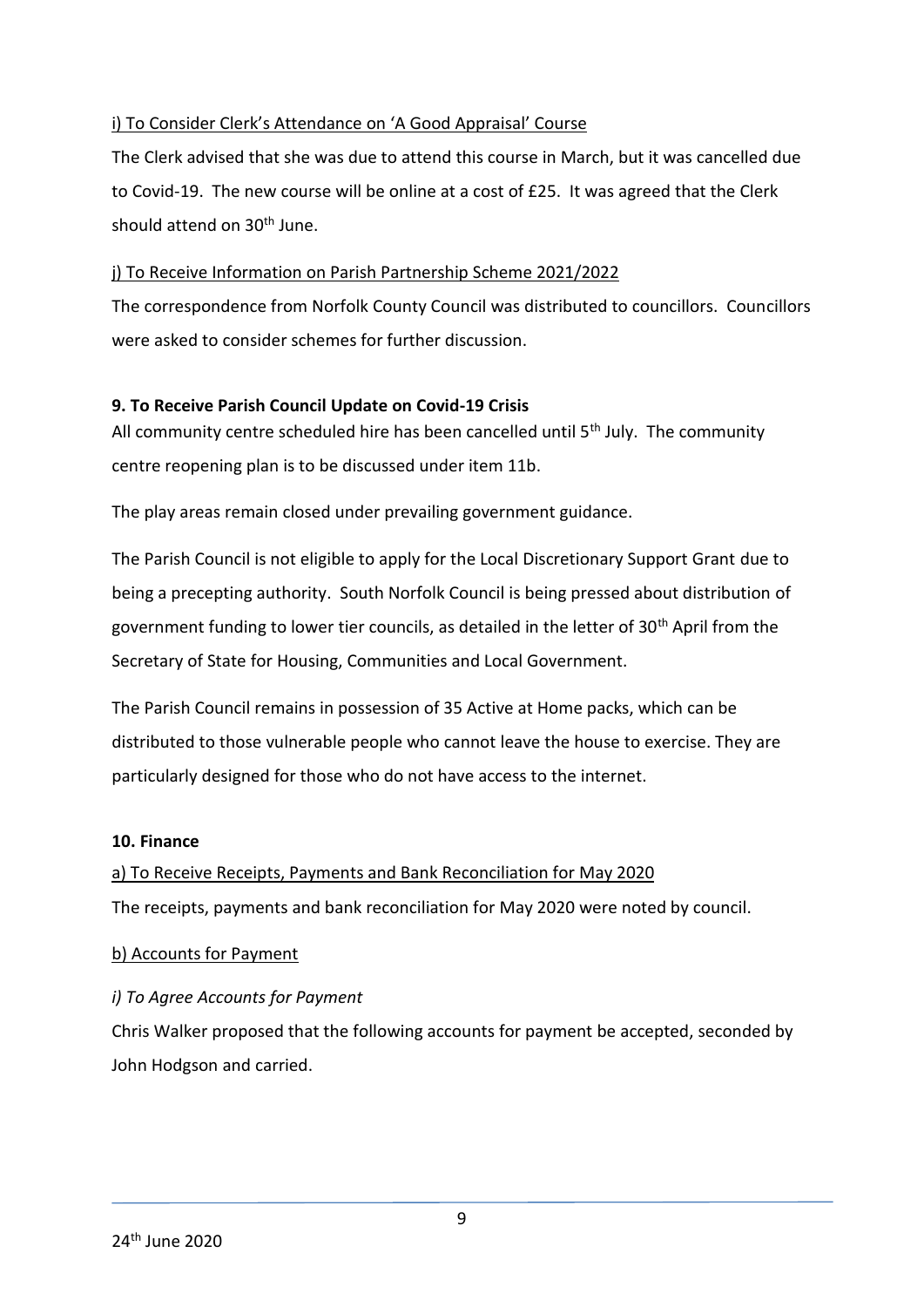It was agreed to withhold payment for grounds maintenance works on the cemetery, due to the lack of remediation works for the grass killed by weed killer, and other items in the contract not completed.

| Payee                                                               | <b>Description</b>                    | <b>Amount</b> |
|---------------------------------------------------------------------|---------------------------------------|---------------|
| Staff Salaries and other Contractual Employment Payments (including |                                       | £13,655.90    |
| payments to HMRC and Norfolk Pension fund)                          |                                       |               |
| Microshade                                                          | Hosted IT                             | £144.60       |
| <b>BT</b>                                                           | Landline and Broadband                | £92.39        |
| Parish Online                                                       | Parish Mapping Subscription           | £72.00        |
| <b>Norfolk ALC</b>                                                  | <b>Annual Subscription</b>            | £463.95       |
| <b>Norfolk ALC</b>                                                  | 2 x 'Engaging Your Community' Courses | £108.00       |
| L Gooderham                                                         | Mileage                               | £11.25        |
| F LeBon                                                             | New C.C. Phone & Cabinet Keys         | £32.20        |
| <b>Unity Bank</b>                                                   | <b>Quarterly Charges</b>              | £19.60        |
| <b>Community Action Norfolk</b>                                     | Annual Membership                     | £30.00        |
| <b>Total Gas and Power</b>                                          | Electricity                           | £541.83       |
| <b>ESPO</b>                                                         | Gas                                   | £51.54        |
| <b>Hugh Crane</b>                                                   | <b>Cleaning Consumables</b>           | £267.37       |
| The Alarm Company                                                   | Annual Alarm Monitoring Charge        | £330.00       |
| Wave                                                                | Quarterly Water Bill                  | £99.83        |
| Screwfix                                                            | <b>Paint for Cemetery Gates</b>       | £32.99        |
| Cardiac Science                                                     | Defibrillator & Cabinet for C.C.      | £1,774.20     |
| <b>CGM</b>                                                          | <b>Grounds Maintenance</b>            | £159.08       |
| Barclaycard                                                         | Various                               | £256.79       |
| Central Source Ltd                                                  | Belt Barriers for community centre    | £284.94       |
| Name Withheld                                                       | Community centre refund (Covid19)     | £27.75        |
|                                                                     | <b>TOTAL</b>                          | £18,456.21    |

*Trevor Spruce Disconnected from the Meeting*

*ii) To Agree Accounts for Payment (Councillors with Pecuniary Interests)*

Chris Walker proposed that the following account for payment be accepted, seconded by Peter Lowndes-Burt and carried.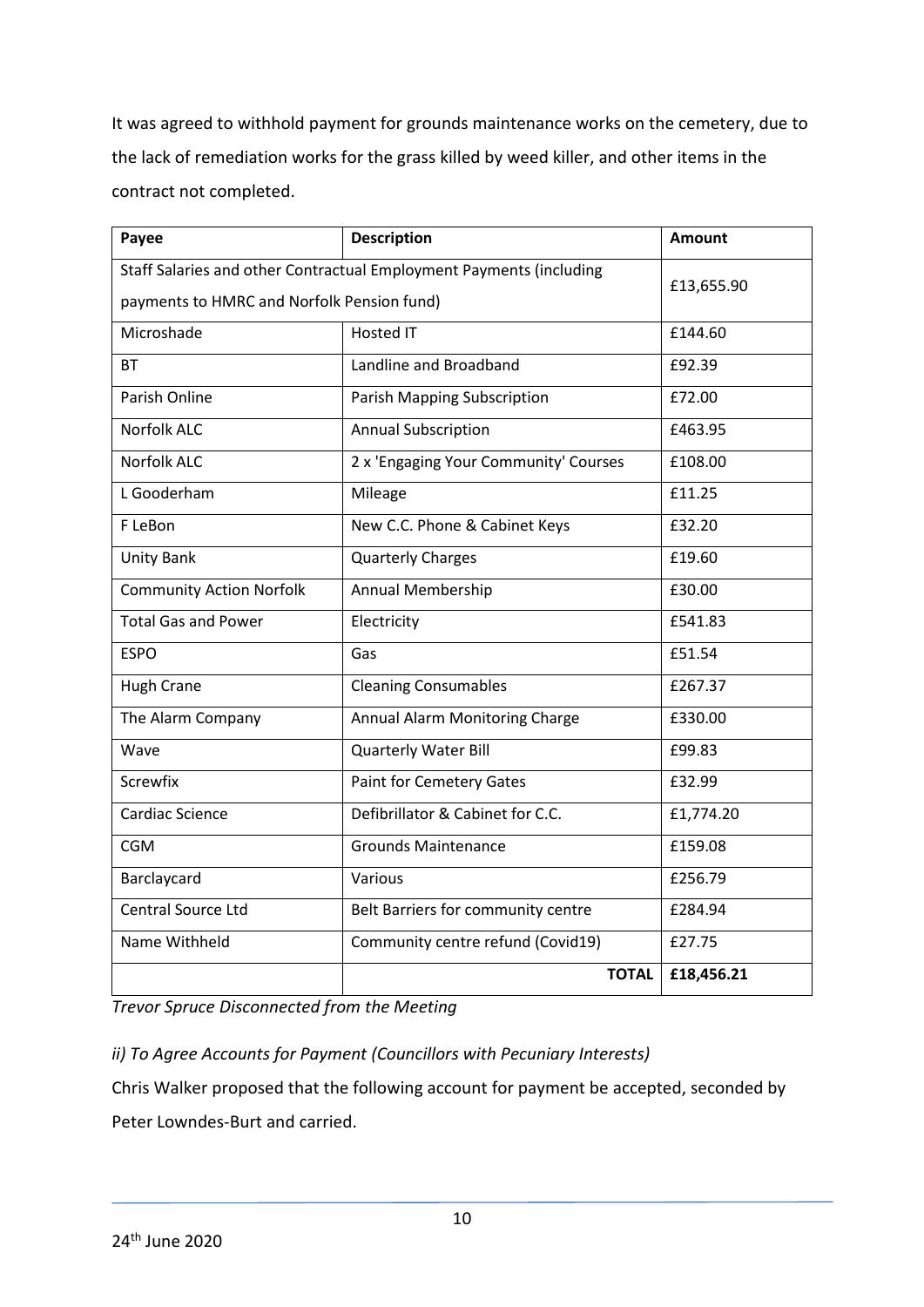| Payee             | <b>Description</b>                         | Amount                 |
|-------------------|--------------------------------------------|------------------------|
| Spruce Landscapes | Repair community centre paving and install | £732.00                |
|                   | concrete pad next to police shed           |                        |
|                   |                                            | <b>TOTAL   £732.00</b> |

*Trevor Spruce Re-joined the Meeting*

### c) To Consider Reinvestment of Hampshire Bond

The Parish Council's 1 year Hampshire Bond of £55,000 was due to mature on 6<sup>th</sup> July 2020. Options for reinvestment had been distributed to council.

It was agreed after a proposal from Chris Walker and a second from David Hewer that the Parish Council should reinvest the bond for a period of 1 year at 0.75%.

## d) To Formally Agree Amount of Precept Demand for 2020/2021

The Clerk reported that the Internal Auditor had raised that in the minutes of 8<sup>th</sup> January, the percentage increase of precept had been minuted but the amount had not been. Therefore, this was a retrospective item to ensure that the precept amount was minuted. John Henson proposed that the precept for 2020/2021 would be £175,938.41, seconded by Chris Walker and carried.

### **11. Advisory and Working Groups**

### a) Neighbourhood Plan

John Henson reported that the Examiner's report had been presented to South Norfolk Council, with the recommendation to accept the Examiner's recommendations, with the exception of policy two which the Local Planning Authority would be exercising its power to take a different view from the examiner. This had been accepted by Cabinet and a six-week period of consultation for policy two only would shortly commence.

A referendum cannot be held until May 2021 as a result of changes in legislation due to Covid-19, but once the plan has been accepted by South Norfolk Council it will hold significant weight.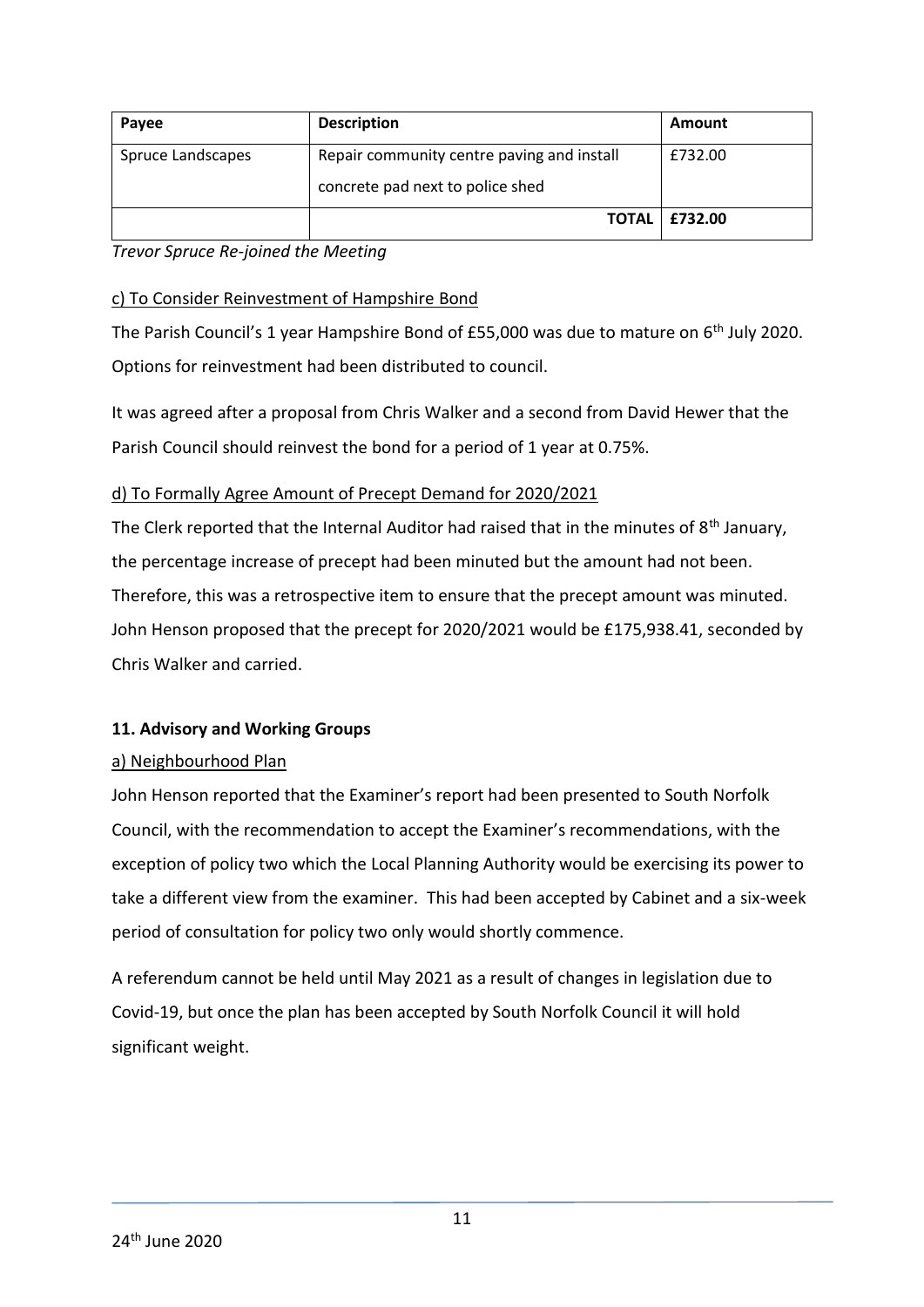## b) Community Centre Advisory Group

*i) To Agree Community Centre Return to Business Policy, Risk Assessment and User Guide* John Hodgson reported that all documents presented had been reviewed and agreed by the Community Centre Advisory Group. John Henson suggested two small amendments to the documents. John Henson proposed the documents, subject to the amendments, be accepted. Seconded by David Hewer and carried.

Discussions occurred regarding upcoming private events. It was agreed that the bar would not be available.

John Hodgson reported that the capacity of the whole hall, spaced 2m apart, is 56 people.

# *ii) To Receive Recommendations on Changes to Terms of Reference*

The Clerk reported that the Community Centre Advisory Group had agreed to restrict group membership to solely councillors, and not members of the public. But it was agreed to have a six monthly meeting for community centre users to attend and discuss matters.

The following additions and amendments were agreed by the advisory group for the scope of the group:

- To receive operational and financial reports on the performance of the Community Centre.
- To create an annual business plan for the community centre, reviewed on a quarterly basis.

David Hewer stressed that the business plan needed to be agreed by full council. The recommendations of the Advisory Group were agreed after a proposal from John Hodgson and a second from Chris Walker.

# *iii) To Consider the Feasibility of Outdoor Markets at the Community Centre*

It was agreed that risk assessments would be required from the hirer for an outdoor market. Council was also reluctant to make the toilets available due to contamination of the inside of the building.

It was noted that the community centre will be able to open from the  $4<sup>th</sup>$  July as a result of government guidance changing. A discussion was held about what groups would be able to start. The Clerk is to check which groups are defined as fitness groups, as these are still not permitted to run in accordance with government guidance.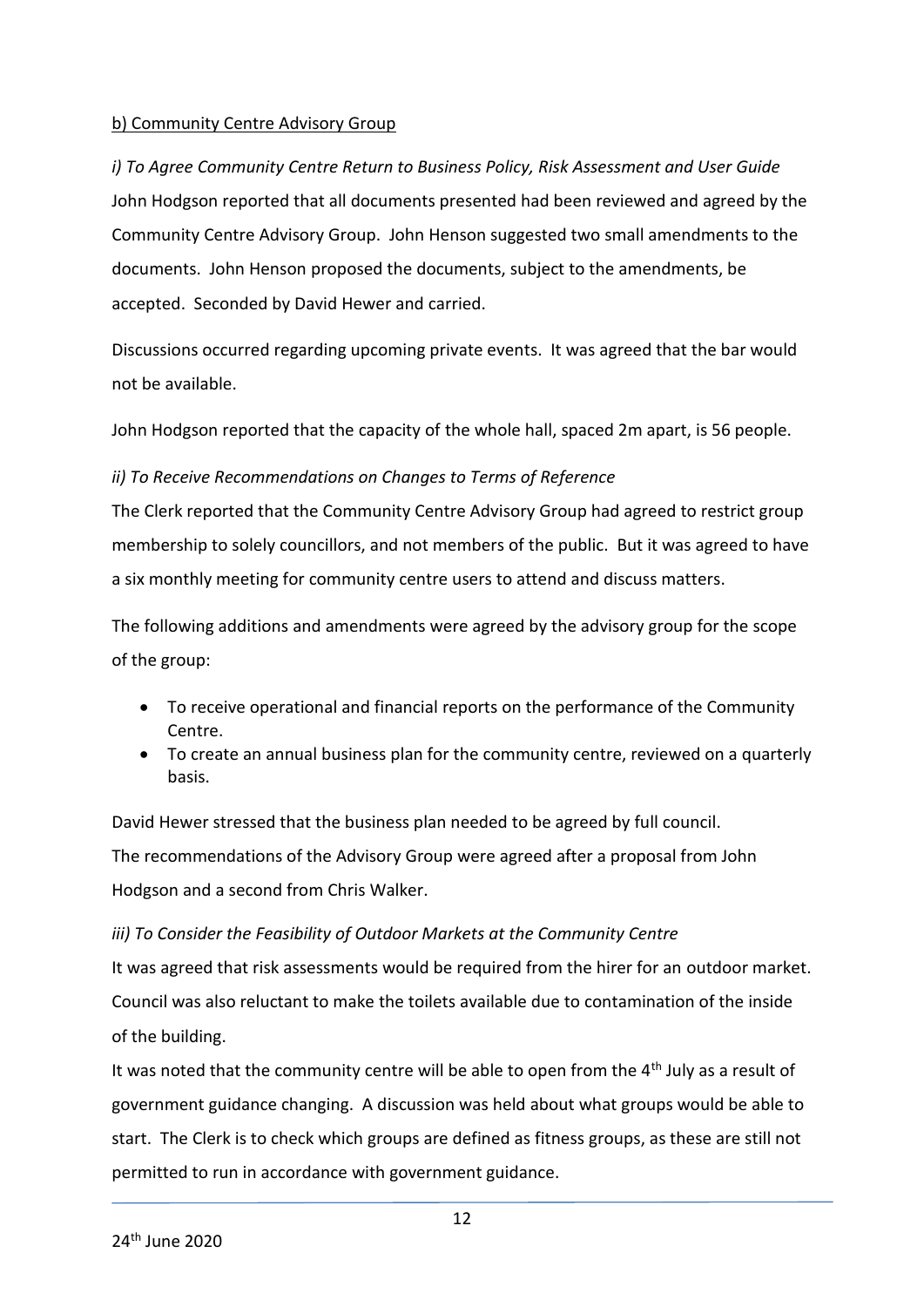The staff will begin to liaise with hirers to see which groups can feasibly return.

### c) Community Land Project

## *i) To Receive Update on Community Land Project*

Tim Boucher reported that a letter of complaint had been sent to South Norfolk Council regarding the lack of enforcement action taken on the Community Land Project land. It was felt that the Parish Council had not been supported as much as it could have been. A copy of the letter had been circulated to all councillors.

### **12. Policy Review**

## a) To Review Social Media Policy

The Clerk advised that the policy in its current form was unclear as to whether this applied to staff acting under the Parish Council's name, or councillors acting in personal capacity. The policy had been amended to clarify this and place emphasis on councillors under the Code of Conduct.

David Hewer proposed that this policy be agreed as amended, seconded by Chris Walker and carried.

### b) To Review Data Protection Policy

John Henson proposed that the policy be agreed as circulated, seconded by Chris Walker and carried.

### c) To Review Information Security Policy

This policy had been checked against all the links to various card providers to ensure that all links to report breaches were still active. Chris Walker proposed that the policy be agreed as circulated. Seconded by John Henson and carried.

# **13. To Receive Proposal to Close the Meeting for Item 14 Under Section 1 Para 2 of the Public Bodies (Admissions to Meetings) Act 1960 as the Item Refers to Terms and Conditions of Employment**

It was agreed after a proposal from John Henson and a second from David Hewer that section 14 should be closed to the public as it relates to terms and conditions of employment.